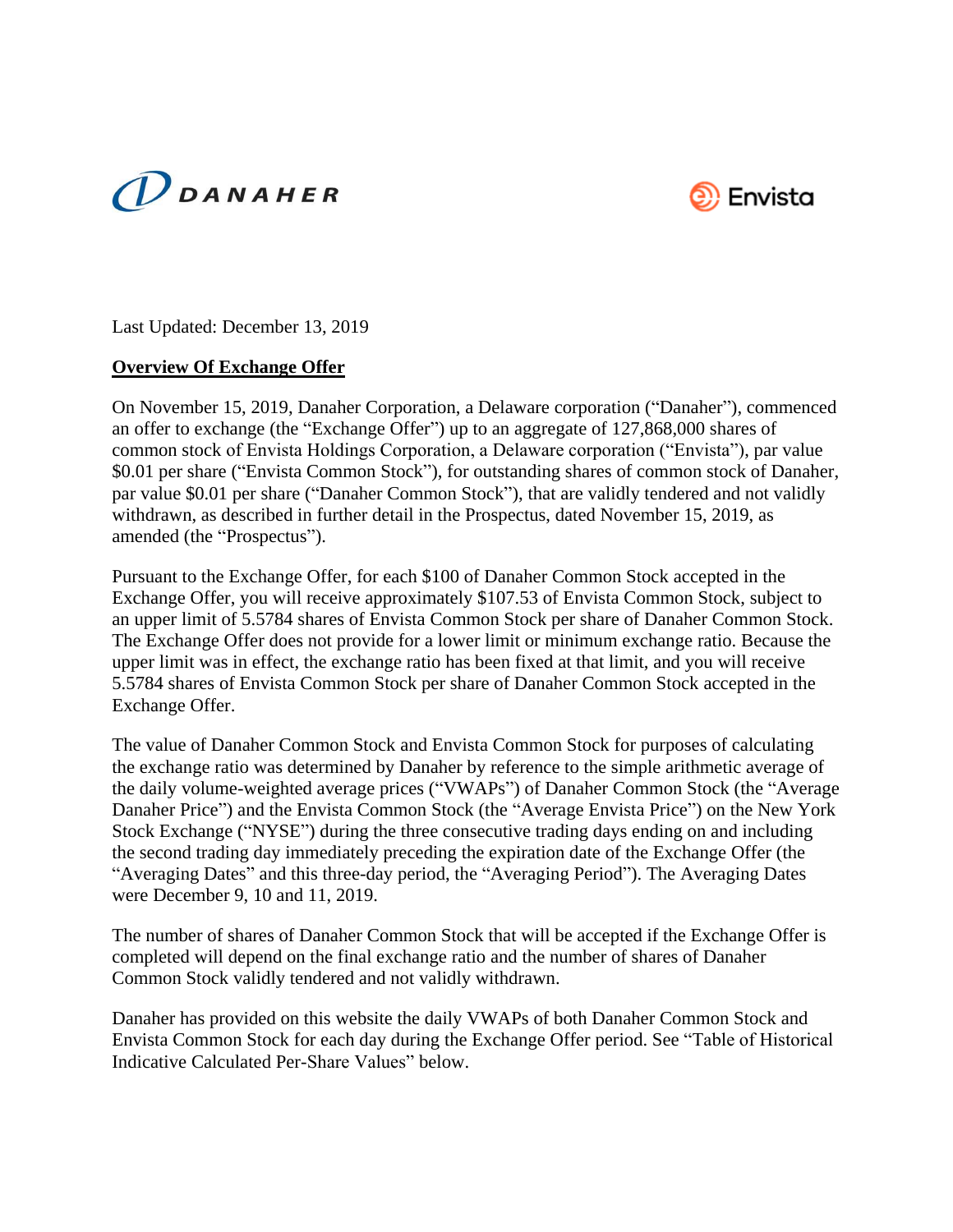The Exchange Offer will expire and withdrawal rights shall terminate at 12:00 midnight, New York City time, at the end of the day on December 13, 2019, except with respect to shares of Danaher Common Stock held through the Danaher Corporation & Subsidiaries Savings Plan, the Danaher Corporation & Subsidiaries Retirement & Savings Plan and the Danaher Corporation & Subsidiaries Puerto Rico Savings Plan (collectively, the "Savings Plans"), which cannot be withdrawn after 4:00 p.m., New York City time, on December 9, 2019.

If the Exchange Offer is oversubscribed and Danaher cannot accept all tenders of Danaher Common Stock at the final exchange ratio, then all shares of Danaher Common Stock that are validly tendered and not validly withdrawn will generally be accepted for exchange on a pro rata basis in proportion to the number of shares tendered, which is referred to as "proration." Stockholders who beneficially own "odd-lots" (fewer than 100 shares in the aggregate) of Danaher Common Stock and who validly tender all their shares will not be subject to proration. Shares held on behalf of participants in the Savings Plans (each of which holds more than 100 shares of Danaher Common Stock) will be subject to proration, even if the individual participants own fewer than 100 shares.

The completion of the Exchange Offer is subject to certain conditions as specified in the Prospectus. Danaher may waive any or all of the conditions to the Exchange Offer, subject to limited exceptions.

The information on this website is being provided solely in connection with the Exchange Offer and should not be used for any other purpose. You should refer to the Prospectus for additional information about the Exchange Offer. A copy of the Prospectus, the Instruction Booklet to the Letter of Transmittal, forms of a Letter of Transmittal, Notice of Guaranteed Delivery and Notice of Withdrawal, the Danaher press release announcing the Exchange Offer and information for Savings Plan participants are available through the links under "Other Related Information" below.

| Date:                                   | December 13, 2019, 4:30 p.m., New York City time |
|-----------------------------------------|--------------------------------------------------|
| <b>Danaher Common Stock Daily VWAP:</b> | \$149.3379                                       |
| <b>Envista Common Stock Daily VWAP:</b> | \$28.2770                                        |
| Indicative exchange ratio:              | N/A                                              |
| <b>Upper limit:</b>                     | 5.5784x                                          |
| <b>Upper limit in effect:</b>           | Yes                                              |
| <b>Final exchange ratio:</b>            | 5.5784x (FINAL)                                  |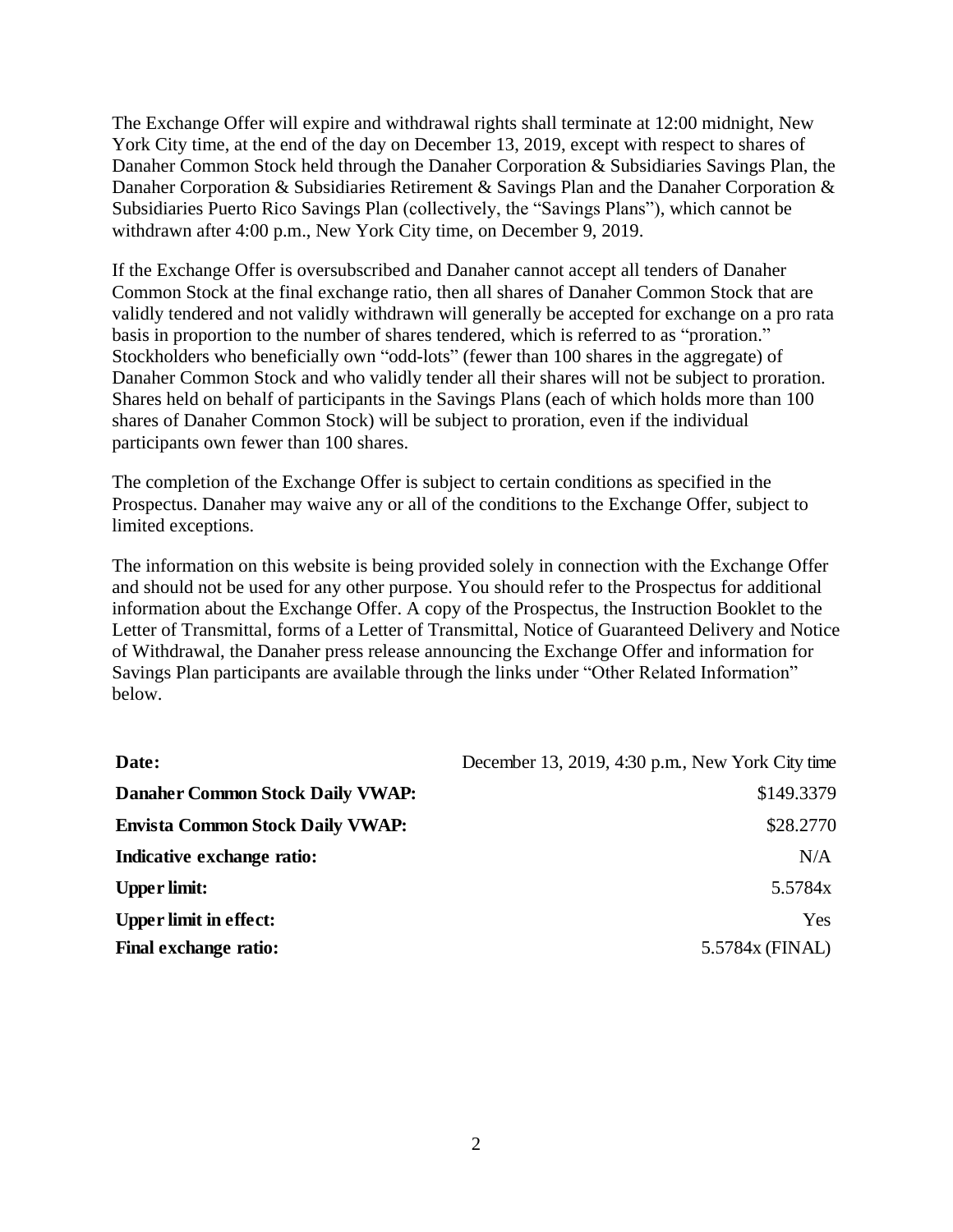## **Table of Historical Indicative Calculated Per-Share Values**

The table below shows daily VWAPs for shares of Danaher Common Stock and shares of Envista Common Stock. Prior to the Averaging Period, beginning on the third trading day of the Exchange Offer period, the table showed historical indicative calculated per-share values of Danaher Common Stock and Envista Common Stock and the corresponding indicative exchange ratio, calculated as though that day were the last day of the Averaging Period. The indicative exchange ratio also reflected whether the upper limit would have been in effect, had such day been the last day of the Averaging Period. On each date before the Averaging Period, the information in the table was updated by 4:30 p.m., New York City time.

During the first two days of the Averaging Period, the table below provided indicative exchange ratios calculated as follows: (i) on the first day of the Averaging Period, the indicative exchange ratio was calculated based on the daily VWAPs of Danaher Common Stock and Envista Common Stock for that first day of the Averaging Period, and (ii) on the second day of the Averaging Period, the indicative exchange ratio was calculated based on the simple arithmetic average of the daily VWAPs of Danaher Common Stock and Envista Common Stock for the first and second days of the Averaging Period. The indicative exchange ratio was updated at 4:30 p.m., New York City time, on each of the first two days of the Averaging Period. On the third day of the Averaging Period, the table below did not provide an indicative exchange ratio but instead provided the final exchange ratio. The final exchange ratio has been set at 5.5784 shares of Envista Common Stock for each share of Danaher Common Stock accepted in the Exchange Offer.

Prior to and during the Averaging Period, the data based on which the daily VWAP was determined only took into account adjustments made to reported trades included by 4:10 p.m., New York City time (except that when the market closed early at 1:00 p.m., New York City time, the data based on which the daily VWAP was determined only took into account adjustments made to reported trades included by 1:10 p.m., New York City time).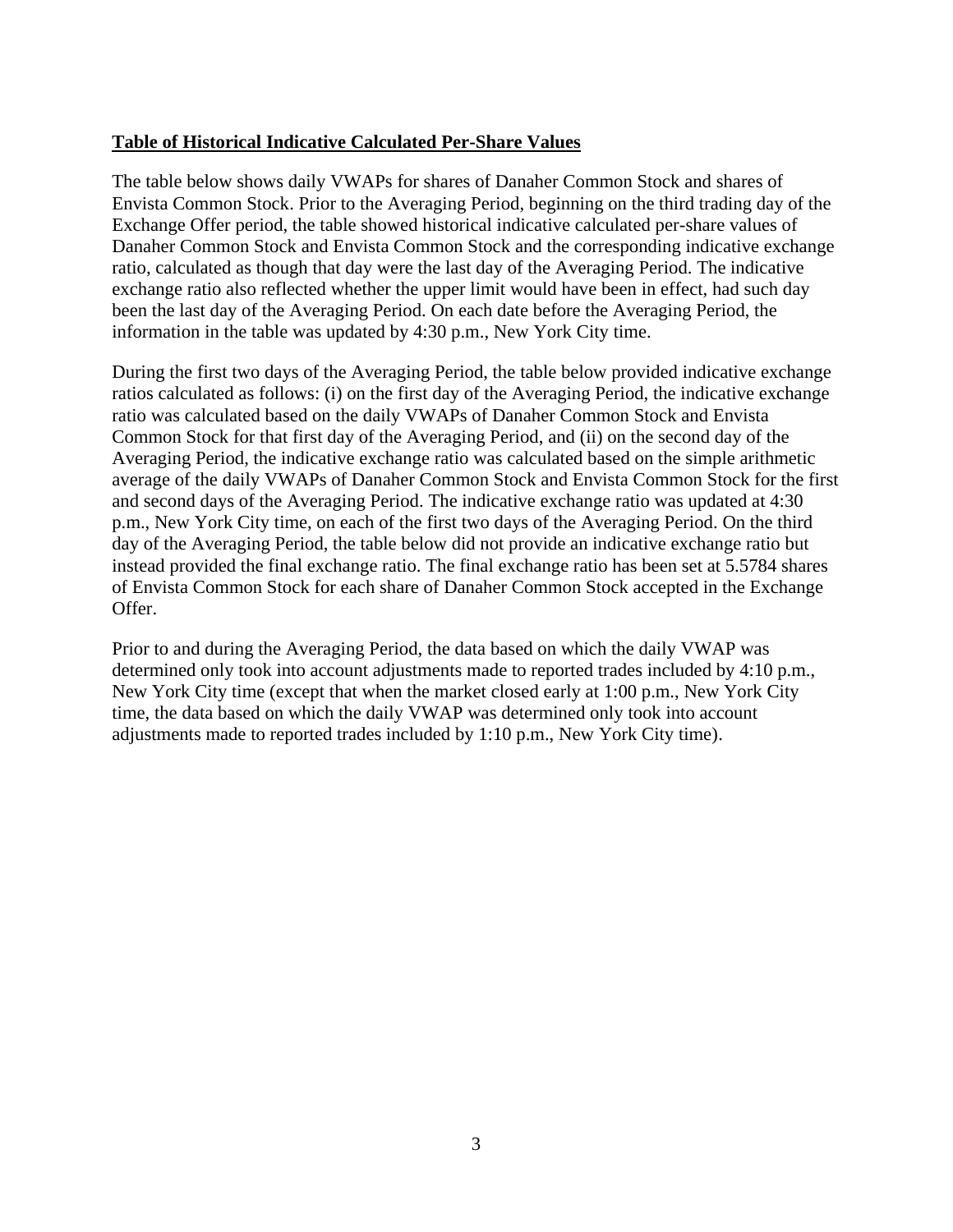|                     | <b>Date</b> | <b>Daily</b><br><b>VWAP</b> | <b>Indicative</b><br><b>Calculated</b><br>Per-Share<br><b>Value</b> | <b>Daily</b><br><b>VWAP</b> | <b>Indicative</b><br><b>Calculated</b><br>Per-Share<br><b>Value</b> | <b>Indicative</b><br><b>Exchange</b><br><b>Ratio</b><br>(Number of<br><b>Envista</b><br><b>Shares</b> to be<br><b>Exchanged</b><br>Per Danaher<br><b>Share</b><br>Tendered) | <b>Upper</b><br>Limit in<br>Effect? |
|---------------------|-------------|-----------------------------|---------------------------------------------------------------------|-----------------------------|---------------------------------------------------------------------|-----------------------------------------------------------------------------------------------------------------------------------------------------------------------------|-------------------------------------|
| Day<br>$\mathbf{1}$ | 11/15/2019  | \$142.0297                  | $N/A$ *                                                             | \$27.5088                   | $N/A$ *                                                             | $N/A$ *                                                                                                                                                                     | $N/A$ *                             |
| $\overline{c}$      | 11/18/2019  | \$140.6004                  | $N/A$ *                                                             | \$27.5626                   | $N/A$ *                                                             | $N/A$ *                                                                                                                                                                     | $N/A$ *                             |
| 3                   | 11/19/2019  | \$142.8037                  | \$141.8113                                                          | \$27.6037                   | \$27.5584                                                           | 5.5332                                                                                                                                                                      | $\rm No$                            |
| 4                   | 11/20/2019  | \$142.9880                  | \$142.1307                                                          | \$27.6416                   | \$27.6026                                                           | 5.5368                                                                                                                                                                      | No                                  |
| 5                   | 11/21/2019  | \$142.8570                  | \$142.8829                                                          | \$27.4788                   | \$27.5747                                                           | 5.5717                                                                                                                                                                      | No                                  |
| 6                   | 11/22/2019  | \$143.2836                  | \$143.0429                                                          | \$27.4785                   | \$27.5330                                                           | 5.5784                                                                                                                                                                      | Yes                                 |
| 7                   | 11/25/2019  | \$144.8247                  | \$143.6551                                                          | \$27.7295                   | \$27.5623                                                           | 5.5784                                                                                                                                                                      | Yes                                 |
| $8\,$               | 11/26/2019  | \$145.9207                  | \$144.6763                                                          | \$28.0208                   | \$27.7429                                                           | 5.5784                                                                                                                                                                      | Yes                                 |
| 9                   | 11/27/2019  | \$146.5818                  | \$145.7757                                                          | \$28.1544                   | \$27.9682                                                           | 5.5784                                                                                                                                                                      | Yes                                 |
| 10                  | 11/29/2019  | \$146.0462                  | \$146.1829                                                          | \$28.0989                   | \$28.0914                                                           | 5.5784                                                                                                                                                                      | Yes                                 |
| 11                  | 12/2/2019   | \$145.6934                  | \$146.1071                                                          | \$27.7651                   | \$28.0061                                                           | 5.5784                                                                                                                                                                      | Yes                                 |
| 12                  | 12/3/2019   | \$146.5165                  | \$146.0854                                                          | \$27.8186                   | \$27.8942                                                           | 5.5784                                                                                                                                                                      | Yes                                 |
| 13                  | 12/4/2019   | \$147.0995                  | \$146.4365                                                          | \$27.8666                   | \$27.8168                                                           | 5.5784                                                                                                                                                                      | Yes                                 |
| 14                  | 12/5/2019   | \$146.8484                  | \$146.8215                                                          | \$27.6763                   | \$27.7872                                                           | 5.5784                                                                                                                                                                      | Yes                                 |
| 15                  | 12/6/2019   | \$148.2612                  | \$147.4030                                                          | \$27.7796                   | \$27.7742                                                           | 5.5784                                                                                                                                                                      | Yes                                 |
| 16                  | 12/9/2019   | \$147.7785                  | \$147.7785                                                          | \$27.6203                   | \$27.6203                                                           | 5.5784                                                                                                                                                                      | Yes                                 |
| 17                  | 12/10/2019  | \$148.1334                  | \$147.9560                                                          | \$27.5814                   | \$27.6009                                                           | 5.5784                                                                                                                                                                      | Yes                                 |
| 18                  | 12/11/2019  | \$149.3476                  | \$148.4198                                                          | \$27.8364                   | \$27.6794                                                           | 5.5784 (FINAL)**                                                                                                                                                            | Yes $**$                            |
| 19                  | 12/12/2019  | \$151.3333                  | $N/A$ ***                                                           | \$28.5107                   | $\rm N/A$ ***                                                       | $N/A$ ***                                                                                                                                                                   | $N/A$ ***                           |
| 20                  | 12/13/2019  | \$149.3379                  | $N/A$ ***                                                           | \$28.2770                   | $N/A$ ***                                                           | $N/A$ ***                                                                                                                                                                   | $N/A$ ***                           |

#### **Danaher Common Stock Envista Common Stock**

\* No indicative calculated per-share values or indicative exchange ratios are provided for the first two days of the Exchange Offer period as such values require daily VWAP data for three trading days.

\*\* The final exchange ratio was determined on December 11, 2019.

Source: Bloomberg Finance L.P. \*\*\* No indicative calculated per-share values or indicative exchange ratios are provided for the last two trading days of the exchange offer period as the final exchange ratio was determined on December 11, 2019.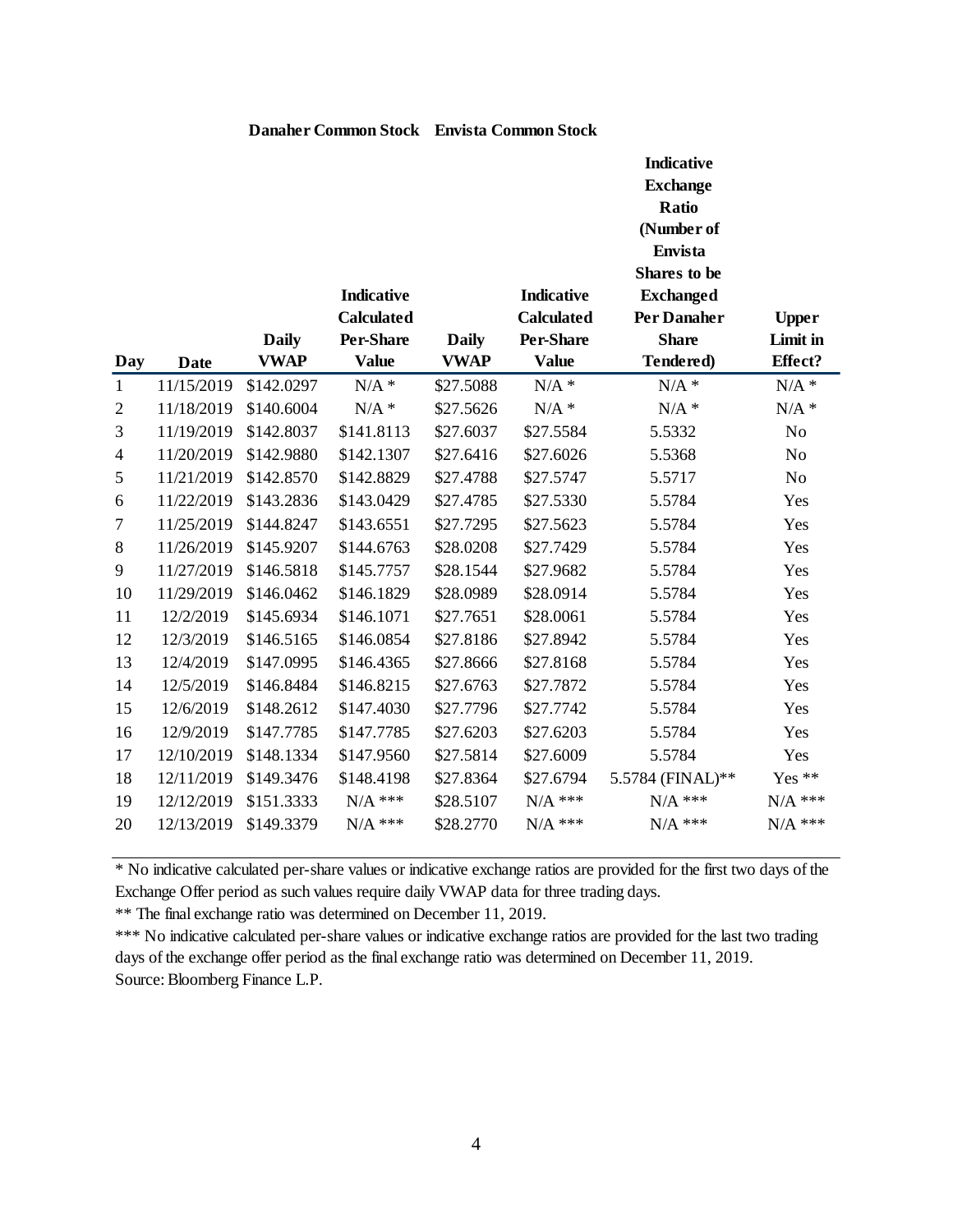# **Bloomberg Screen Images of Danaher and Envista VWAPs**

The screen images below depict the daily VWAPs on the New York Stock Exchange as published by Bloomberg Finance L.P. on Bloomberg pages "DHR UN<Equity>AQR" and "NVST UN<Equity>AQR." Screen images are used with the permission of Bloomberg Finance L.P.

| <b>DHR UN Equity</b>                                                                                                                                                                                                                                                                            |          |                        | <b>US</b>                                    |     | 98) Actions •            |           | 99 Settings • | Page $1/2$                   |                               | Price and Volume Dashboard              |          |  |
|-------------------------------------------------------------------------------------------------------------------------------------------------------------------------------------------------------------------------------------------------------------------------------------------------|----------|------------------------|----------------------------------------------|-----|--------------------------|-----------|---------------|------------------------------|-------------------------------|-----------------------------------------|----------|--|
| 09:30:34                                                                                                                                                                                                                                                                                        |          | 12/13/19               |                                              |     | <b>Price Filter</b>      |           |               |                              |                               | <b>Calculation Bloomberg Definition</b> | 「∽ ⊠     |  |
|                                                                                                                                                                                                                                                                                                 |          | 12 <sub>1</sub><br>'13 | ö                                            |     | <b>Vol Filter</b>        |           |               | Amount                       |                               | @ Part%                                 |          |  |
| Calculation                                                                                                                                                                                                                                                                                     |          |                        |                                              |     | <b>VWAP</b>              |           |               | <b>Volume Value Traded</b>   | Trades                        | Avg Size                                | Std Dev  |  |
| Bloomberg                                                                                                                                                                                                                                                                                       |          |                        | 0                                            |     | 149.3379                 | 7,981,416 |               | 1.192BLN                     | 20,309                        | 393                                     | 1.032356 |  |
| Custom                                                                                                                                                                                                                                                                                          |          |                        | P                                            |     | 149.3379                 | 7,981,416 |               | 1.192BLN                     | 20,309                        | 393                                     | 1.032356 |  |
| 1) Summary                                                                                                                                                                                                                                                                                      |          |                        | $2)$ Top Trades (AQR)                        |     | 3) Volume at Price (VAP) |           |               |                              | 4) Trade Summary Matrix (TSM) |                                         |          |  |
|                                                                                                                                                                                                                                                                                                 |          |                        | Trades with the Largest Impact (until 00:00) |     |                          |           |               | Spread / Price Ratio .000067 |                               |                                         | 직주       |  |
| Date                                                                                                                                                                                                                                                                                            |          | Time                   | Volume                                       |     | Price                    | Exch      | Date          | Time                         | Volume                        | Price                                   | Exch     |  |
| 12/13                                                                                                                                                                                                                                                                                           | 16:03:20 |                        | 3,843,684                                    |     | 148.52                   | N         | 12/13         | 15:59:50                     | 2,400                         | 148.52                                  | N        |  |
|                                                                                                                                                                                                                                                                                                 | 09:30:34 |                        | 37,463                                       |     | 151.18                   | N         |               | 12:42:57                     | 2,300                         | 150.95                                  | N        |  |
|                                                                                                                                                                                                                                                                                                 | 11:07:24 |                        | 4,911                                        |     | 150.29                   | Ν         |               | 12:03:41                     | 2,300                         | 150.49                                  | N        |  |
|                                                                                                                                                                                                                                                                                                 | 15:59:57 |                        | 3,900                                        |     | 148.50                   | Ν         |               | 11:38:47                     | 2,300                         | 150.30                                  | N        |  |
|                                                                                                                                                                                                                                                                                                 | 10:39:44 |                        | 3,600                                        |     | 150.69                   | Ν         |               | 12:17:53                     | 2,279                         | 150.73                                  | N        |  |
|                                                                                                                                                                                                                                                                                                 | 10:06:50 |                        | 2,900                                        |     | 151.90                   | Ν         |               | 11:23:40                     | 2,200                         | 150.26                                  | N        |  |
|                                                                                                                                                                                                                                                                                                 | 11:47:48 |                        | 2,900                                        |     | 150.57                   | Ν         |               | 11:44:31                     | 2,099                         | 150.44                                  | N        |  |
|                                                                                                                                                                                                                                                                                                 | 12:19:40 |                        | 2,639                                        |     | 150.56                   | Ν         |               | 11:21:17                     | 2,100                         | 150.30                                  | N        |  |
|                                                                                                                                                                                                                                                                                                 | 12:17:26 |                        | 2,600                                        |     | 150.73                   | Ν         |               | 12:08:47                     | 2,069                         | 150.97                                  | N        |  |
|                                                                                                                                                                                                                                                                                                 | 11:56:42 |                        | 2,500                                        |     | 150.47                   | Ν         |               | 12:41:33                     | 2,064                         | 150.93                                  | N        |  |
|                                                                                                                                                                                                                                                                                                 | 14:11:50 |                        | 2,500                                        |     | 148.85                   | Ν         |               | 12:18:29                     | 2,018                         | 150.73                                  | Ν        |  |
|                                                                                                                                                                                                                                                                                                 | 11:42:17 |                        | 2,426                                        |     | 150.40                   | N         |               | 10:25:21                     | 2,000                         | 151.44                                  | N        |  |
|                                                                                                                                                                                                                                                                                                 | 11:20:52 |                        | 2,400                                        |     | 150.50                   | Ν         |               | 12:13:00                     | 2,000                         | 150.89                                  | N        |  |
|                                                                                                                                                                                                                                                                                                 | 11:21:46 |                        |                                              | 400 | 150.25                   |           |               | 10:47:51                     | 2.000                         | 150.73                                  | N        |  |
| Australia 61 2 9777 8600 Brazil 5511 2395 9000 Europe 44 20 7330 7500 Germany 49 69 9204 1210 Hong Kong 852 2977 6000<br>Japan 81 3 4565 8900<br>Singapore 65 6212 1000<br>U.S. 1 212 318 2000<br>Copyright 2019 Bloomberg Finance L.P.<br>SN 887470 H011-801-0 13-Dec-19 16:11:14 EST GMT-5:00 |          |                        |                                              |     |                          |           |               |                              |                               |                                         |          |  |

| <b>NVST UN Equity</b>                                                                                                                                                                                                                                                                           |          | <b>US</b>                      | 98) Actions •       |           | $99$ Settings $\sim$     | Page 1/4                     |                               | <b>Price and Volume Dashboard</b>       |                |  |
|-------------------------------------------------------------------------------------------------------------------------------------------------------------------------------------------------------------------------------------------------------------------------------------------------|----------|--------------------------------|---------------------|-----------|--------------------------|------------------------------|-------------------------------|-----------------------------------------|----------------|--|
| 09:30:42                                                                                                                                                                                                                                                                                        |          | 12/13/19<br>Ħ                  | <b>Price Filter</b> |           |                          |                              |                               | <b>Calculation Bloomberg Definition</b> | 「न⊠            |  |
| $\triangledown$ 16:02:07                                                                                                                                                                                                                                                                        |          | 12/13/19<br>ö                  | <b>Vol Filter</b>   |           |                          | Amount                       |                               | @ Part%                                 |                |  |
| Calculation                                                                                                                                                                                                                                                                                     |          |                                | <b>VWAP</b>         |           |                          | Volume Value Traded          | Trades                        | Avg Size                                | <b>Std Dev</b> |  |
| Bloomberg                                                                                                                                                                                                                                                                                       |          | 0                              | 28.2770             | 2,127,360 |                          | 60.155MLN                    | 5,250                         | 405                                     | 0.155186       |  |
| Custom                                                                                                                                                                                                                                                                                          |          | - ⊫                            | 28.2770             | 2,127,360 |                          | 60.155MLN                    | 5,250                         | 405                                     | 0.155186       |  |
| 1) Summary                                                                                                                                                                                                                                                                                      |          | 2) Top Trades (AQR)            |                     |           | 3) Volume at Price (VAP) |                              | 4) Trade Summary Matrix (TSM) |                                         |                |  |
|                                                                                                                                                                                                                                                                                                 |          | Trades with the Largest Impact |                     |           |                          | Spread / Price Ratio .000356 |                               |                                         | 직주             |  |
| Date                                                                                                                                                                                                                                                                                            | Time     | Volume                         | Price               | Exch      | Date                     | Time                         | <b>Volume</b>                 | Price                                   | Exch           |  |
| 12/13                                                                                                                                                                                                                                                                                           | 16:02:06 | 409,297                        | 28.12               | UN        | 12/13                    | 10:25:52                     | 4,600                         | 28.51                                   | UN             |  |
|                                                                                                                                                                                                                                                                                                 | 11:34:23 | 67,800                         | 28.40               | <b>UN</b> |                          | 15:31:48                     | 4,652                         | 28.10                                   | UN             |  |
|                                                                                                                                                                                                                                                                                                 | 11:34:16 | 30,779                         | 28.40               | UN        |                          | 11:35:06                     | 4,300                         | 28.40                                   | UN             |  |
|                                                                                                                                                                                                                                                                                                 | 10:25:52 | 15,747                         | 28.51               | UN        |                          | 15:59:45                     | 4,159                         | 28.23                                   | UN             |  |
|                                                                                                                                                                                                                                                                                                 | 15:58:30 | 9,800                          | 28.38               | UN        |                          | 15:46:16                     | 4,000                         | 28.20                                   | UN             |  |
|                                                                                                                                                                                                                                                                                                 | 15:46:11 | 7,800                          | 28.20               | <b>UN</b> |                          | 13:42:20                     | 3,945                         | 28.16                                   | UN             |  |
|                                                                                                                                                                                                                                                                                                 | 09:30:42 | 7,443                          | 28.29               | <b>UN</b> |                          | 11:35:19                     | 3,600                         | 28.40                                   | UN             |  |
|                                                                                                                                                                                                                                                                                                 | 15:59:12 | 6,121                          | 28.34               | UN        |                          | 15:59:27                     | 2,934                         | 28.32                                   | UN             |  |
|                                                                                                                                                                                                                                                                                                 | 15:42:52 | 6,156                          | 28.15               | UN        |                          | 15:59:12                     | 2,900                         | 28.34                                   | UN             |  |
|                                                                                                                                                                                                                                                                                                 | 14:26:29 | 5,600                          | 28.18               | UN        |                          | 11:17:22                     | 2,808                         | 28.50                                   | UN             |  |
|                                                                                                                                                                                                                                                                                                 | 15:59:12 | 5,235                          | 28.34               | UN        |                          | 12:08:25                     | 2,800                         | 28.30                                   | UN             |  |
|                                                                                                                                                                                                                                                                                                 | 15:59:12 | 5,000                          | 28.30               | UN        |                          | 15:59:41                     | 2,782                         | 28.26                                   | UN             |  |
|                                                                                                                                                                                                                                                                                                 | 15:19:38 | 4.900                          | 28.01               | UN        |                          | 10:41:59                     | 2,754                         | 28.46                                   | UN             |  |
|                                                                                                                                                                                                                                                                                                 | 15:46:18 |                                | 28.20               | UN        |                          | 15:59:45                     |                               | 28.22                                   | UN             |  |
| Australia 61 2 9777 8600 Brazil 5511 2395 9000 Europe 44 20 7330 7500 Germany 49 69 9204 1210 Hong Kong 852 2977 6000<br>Јарал 81 3 4565 8900<br>Singapore 65 6212 1000<br>U.S. 1 212 318 2000<br>Copyright 2019 Bloomberg Finance L.P.<br>SN 887470 H011-801-0 13-Dec-19 16:11:41 EST GMT-5:00 |          |                                |                     |           |                          |                              |                               |                                         |                |  |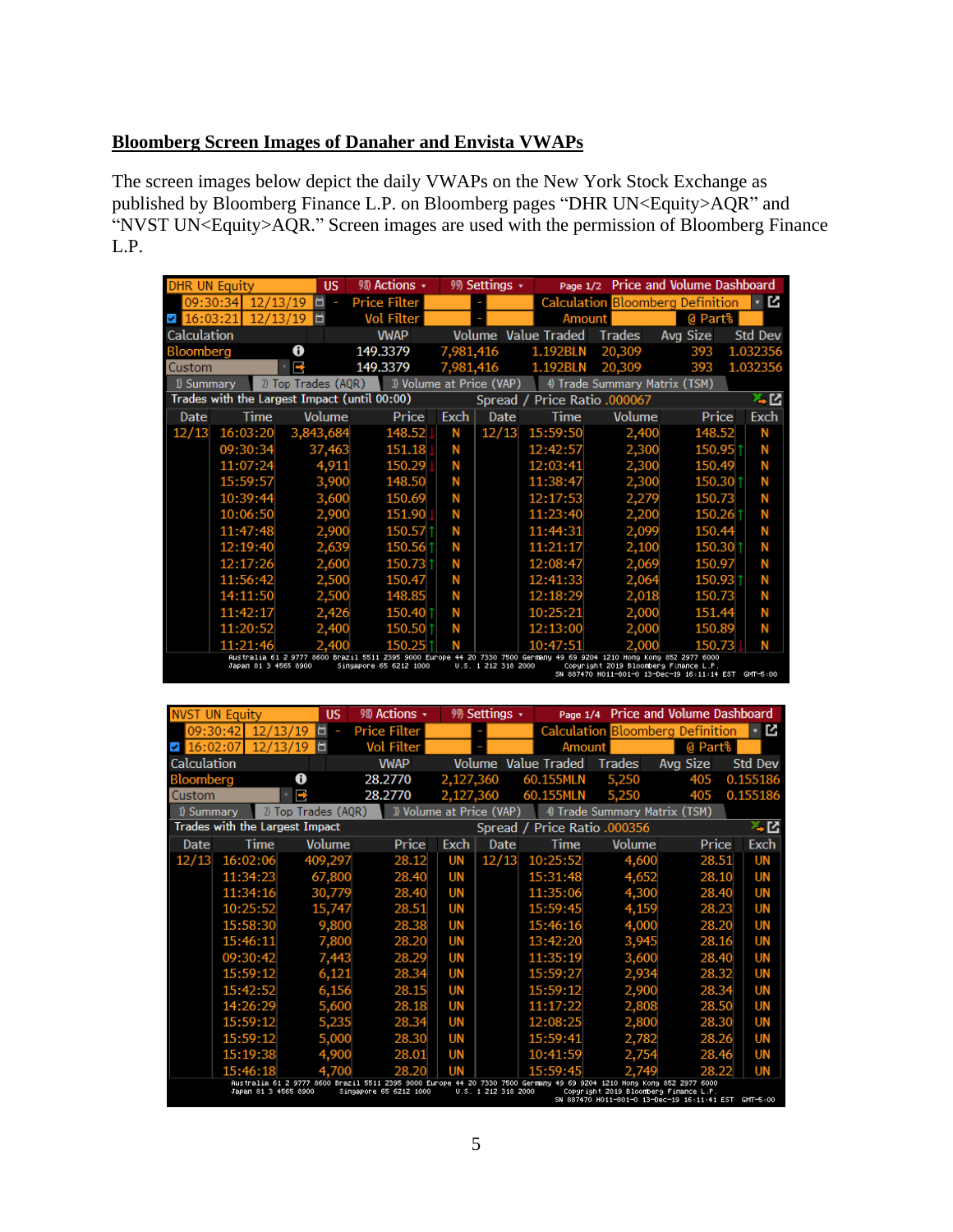## **Other Related Information**

- Prospectus: https://investors.danaher.com/image/Prospectus.pdf
- Letter of Transmittal: https://investors.danaher.com/image/EX-99.1- Form+of+Letter+of+Transmittal+%281%29.pdf
- Instruction Booklet to the Letter of Transmittal: https://investors.danaher.com/image/EX-99.2- Instruction+Booklet+to+the+Letter+of+Transmittal+%281%29.pdf
- Notice of Guaranteed Delivery: https://investors.danaher.com/image/EX-99.3- Form+of+Notice+of+Guaranteed+Delivery.pdf
- Notice of Withdrawal: https://investors.danaher.com/image/EX-99.6-Form+of+Notice+of+Withdrawal.pdf
- Danaher Press Release Announcing Commencement of Exchange Offer: http://investors.danaher.com/2019-11-15-Danaher-Will-Commence-Exchange-Offer-Related-To-Divestiture-Of-Its-Remaining-Interest-In-Envista-Through-A-Split-Off
- Notice to Participants in the Danaher Corporation & Subsidiaries Savings Plan and the Danaher Corporation & Subsidiaries Retirement & Savings Plan: https://investors.danaher.com/image/EX-99.7- Form+of+Notice+to+Participants+in+the+Danaher+Corporation+%26+Subsidiaries+ Savings+Plan+and+the+Danaher+Corporation+%26+Subs
- Notice to Participants in the Danaher Corporation & Subsidiaries Puerto Rico Savings Plan: https://investors.danaher.com/image/EX-99.8- Form+of+Notice+to+Participants+in+the+Danaher+Corporation+%26+Subsidiaries+ Puerto+Rico+Savings+Plan.pdf
- Notice to Envista Participants in the Danaher Corporation & Subsidiaries Savings Plan and the Danaher Corporation & Subsidiaries Retirement & Savings Plan: https://investors.danaher.com/image/EX-99.9- Form+of+Notice+to+Envista+Participants+in+the+Danaher+Corporation++Subsidiar ies+Savings+Plan+and+the+Danaher+Corporation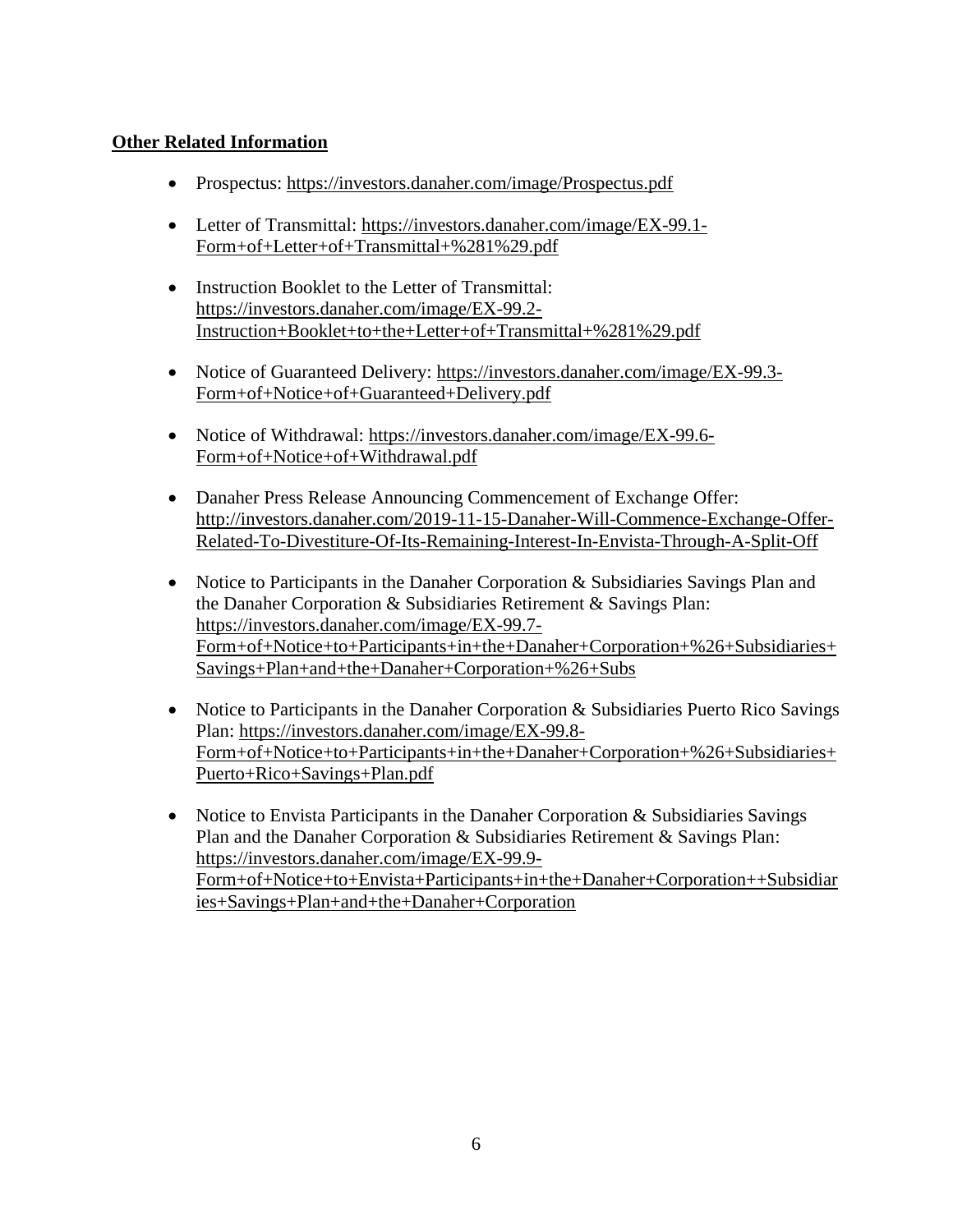Questions and requests for assistance or for additional copies of the Exchange Offer materials may be directed to the information agent at its address, telephone numbers and email address listed below. You may also contact your broker, dealer, commercial bank, trust company or other nominee for assistance concerning the Exchange Offer.

The information agent for the Exchange Offer is:



PARTNERS Okapi Partners LLC 1212 Avenue of the Americas, 24th Floor New York, NY 10036

Stockholders, banks and brokers, please call (toll-free): 877-566-1922 All others outside the U.S., please call: +1-212-297-0720

Email: info@okapipartners.com

# **Forward-Looking Statements**

This communication contains certain statements about Danaher and Envista that are forwardlooking statements. Forward-looking statements are based on current expectations and assumptions regarding Danaher's and Envista's respective businesses, the economy and other future conditions. In addition, the forward-looking statements contained in this communication may include statements about the expected effects on Danaher and Envista of the Exchange Offer, the anticipated timing and benefits of the Exchange Offer, Danaher's and Envista's anticipated financial results, and all other statements in this communication that are not historical facts.

Because forward-looking statements relate to the future, by their nature, they are subject to inherent uncertainties, risks and changes in circumstances that are difficult to predict and are detailed more fully in Danaher's and Envista's respective periodic reports filed from time to time with the Securities and Exchange Commission (the "SEC"), the registration statement on Form S-4 and Form S-1 filed by Envista (the "Registration Statement"), including a prospectus (the "Prospectus") forming a part thereof, the tender offer statement on Schedule TO filed by Danaher (the "Schedule TO") and other Exchange Offer documents filed by Envista or Danaher, as applicable, with the SEC. Such uncertainties, risks and changes in circumstances could cause actual results to differ materially from those expressed or implied in such forward-looking statements. Forward-looking statements included herein are made as of the date hereof, and neither Danaher nor Envista undertakes any obligation to update publicly such statements to reflect subsequent events or circumstances, except to the extent required by applicable securities laws. Investors should not put undue reliance on forward-looking statements.